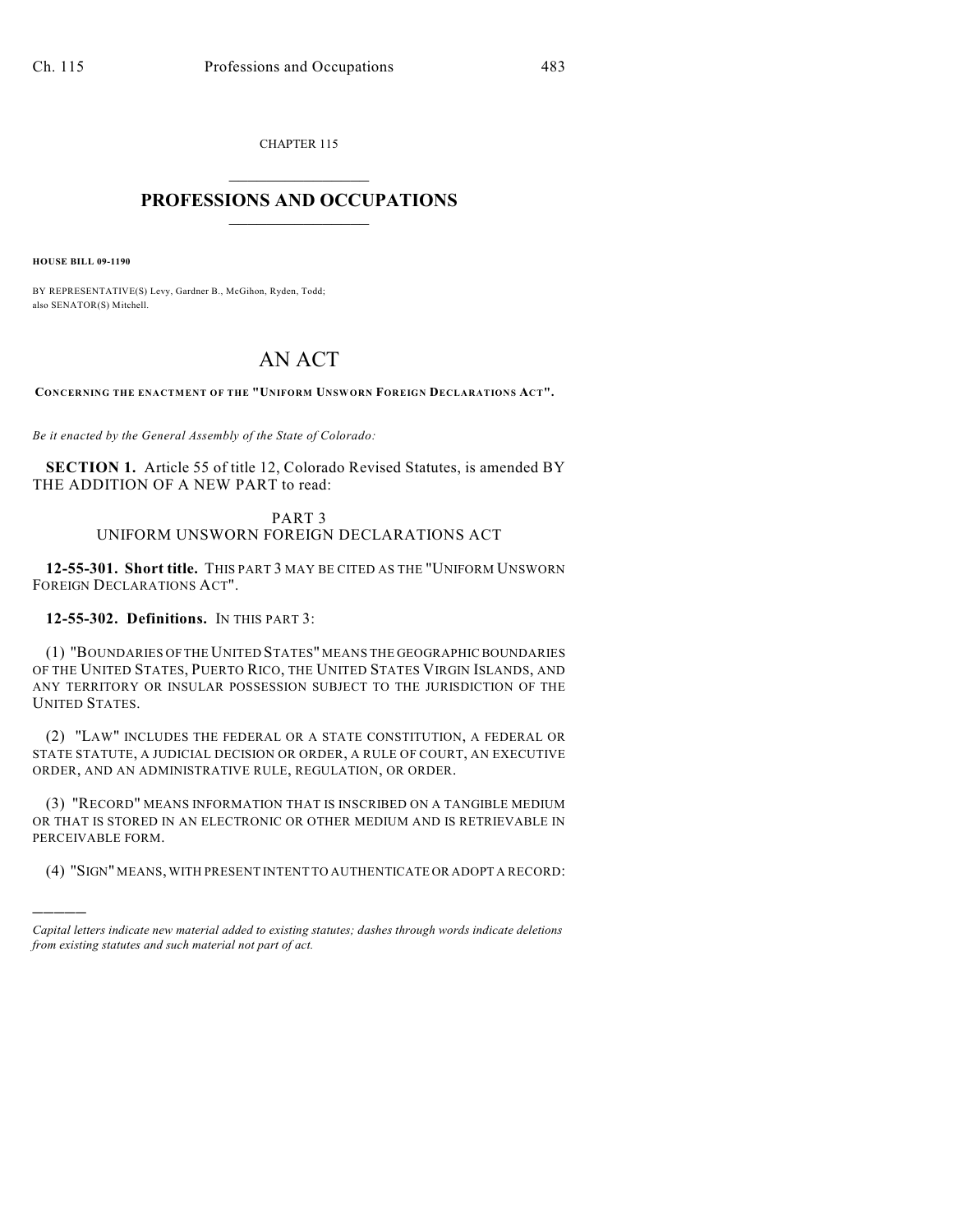(A) TO EXECUTE OR ADOPT A TANGIBLE SYMBOL; OR

(B) TO ATTACH TO OR LOGICALLY ASSOCIATE WITH THE RECORD AN ELECTRONIC SYMBOL, SOUND, OR PROCESS.

(5) "STATE" MEANS A STATE OF THE UNITED STATES, THE DISTRICT OF COLUMBIA, PUERTO RICO, THE UNITED STATES VIRGIN ISLANDS, OR ANY TERRITORY OR INSULAR POSSESSION SUBJECT TO THE JURISDICTION OF THE UNITED STATES.

(6) "SWORN DECLARATION" MEANS A DECLARATION IN A SIGNED RECORD GIVEN UNDER OATH. THE TERM INCLUDES A SWORN STATEMENT, VERIFICATION, CERTIFICATE, AND AFFIDAVIT.

(7) "UNSWORN DECLARATION" MEANS A DECLARATION IN A SIGNED RECORD THAT IS NOT GIVEN UNDER OATH, BUT IS GIVEN UNDER PENALTY OF PERJURY.

**12-55-303. Applicability.** THIS PART 3 APPLIES TO AN UNSWORN DECLARATION BY A DECLARANT WHO AT THE TIME OF MAKING THE DECLARATION IS PHYSICALLY LOCATED OUTSIDE THE BOUNDARIES OF THE UNITED STATES WHETHER OR NOT THE LOCATION IS SUBJECT TO THE JURISDICTION OF THE UNITED STATES. THIS PART 3 DOES NOT APPLY TO A DECLARATION BY A DECLARANT WHO IS PHYSICALLY LOCATED ON PROPERTY THAT IS WITHIN THE BOUNDARIES OF THE UNITED STATES AND SUBJECT TO THE JURISDICTION OF ANOTHER COUNTRY OR A FEDERALLY RECOGNIZED INDIAN TRIBE.

**12-55-304. Validity of unsworn declaration.** (a) EXCEPT AS OTHERWISE PROVIDED IN SUBSECTION (b) OF THIS SECTION, IF A LAW OF THIS STATE REQUIRES OR PERMITS USE OF A SWORN DECLARATION, AN UNSWORN DECLARATION MEETING THE REQUIREMENTS OF THIS PART 3 HAS THE SAME EFFECT AS A SWORN DECLARATION.

(b) THIS PART 3 DOES NOT APPLY TO:

(1) A DEPOSITION;

(2) AN OATH OF OFFICE;

(3) AN OATH REQUIRED TO BE GIVEN BEFORE A SPECIFIED OFFICIAL OTHER THAN A NOTARY PUBLIC;

(4) A DECLARATION TO BE RECORDED PURSUANT TO ARTICLE 35 OF TITLE 38, C.R.S., FOR THE PURPOSES OF CONVEYING AND RECORDING TITLE TO REAL PROPERTY OR A DECLARATION REQUIRED TO BE RECORDED FOR PURPOSES OF REGISTERING TITLE TO REAL PROPERTY PURSUANT TO ARTICLE 36 OF TITLE 38, C.R.S.; OR

(5) AN OATH REQUIRED BY SECTION 15-11-504,C.R.S., FOR A SELF-PROVED WILL.

**12-55-305. Required medium.** IF A LAW OF THIS STATE REQUIRES THAT A SWORN DECLARATION BE PRESENTED IN A PARTICULAR MEDIUM, AN UNSWORN DECLARATION MUST BE PRESENTED IN THAT MEDIUM.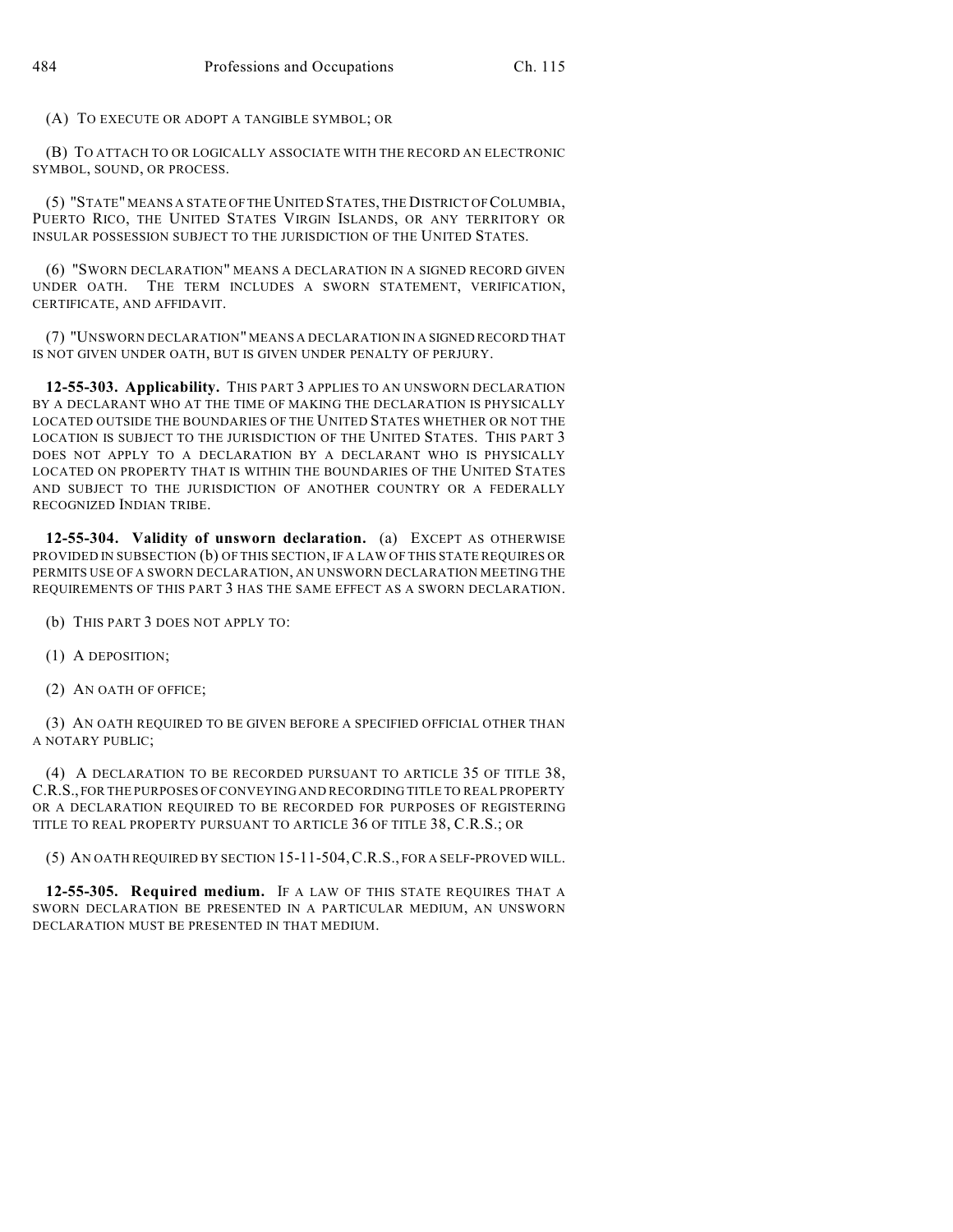**12-55-306. Form of unsworn declaration.** AN UNSWORN DECLARATION UNDER THIS PART 3 MUST BE IN SUBSTANTIALLY THE FOLLOWING FORM:

I DECLARE UNDER PENALTY OF PERJURY UNDER THE LAW OF COLORADO THAT THE FOREGOING IS TRUE AND CORRECT, AND THAT I AM PHYSICALLY LOCATED OUTSIDE THE GEOGRAPHIC BOUNDARIES OF THE UNITED STATES, PUERTO RICO, THE UNITED STATES VIRGIN ISLANDS, AND ANY TERRITORY OR INSULAR POSSESSION SUBJECT TO THE JURISDICTION OF THE UNITED STATES. EXECUTED ON THE DAY OF

(DATE) (MONTH) (YEAR)

 $AT$   $\overline{\phantom{a}}$ (CITY OR OTHER LOCATION, AND STATE) (COUNTRY)

\_\_\_\_\_\_\_\_\_\_\_\_\_\_\_\_\_\_\_\_\_\_\_\_\_\_\_\_ (PRINTED NAME)

\_\_\_\_\_\_\_\_\_\_\_\_\_\_\_\_\_\_\_\_\_\_\_\_\_\_\_\_

(SIGNATURE)

**12-55-307. Uniformity of application and construction.** IN APPLYING AND CONSTRUING THIS UNIFORM ACT, CONSIDERATION MUST BE GIVEN TO THE NEED TO PROMOTE UNIFORMITY OF THE LAW WITH RESPECT TO ITS SUBJECT MATTER AMONG STATES THAT ENACT IT.

**12-55-308. Relation to electronic signatures in global and national commerce act.** THIS PART 3 MODIFIES, LIMITS, AND SUPERSEDES THE FEDERAL "ELECTRONIC SIGNATURES IN GLOBAL AND NATIONAL COMMERCE ACT", 15 U.S.C. SEC. 7001, ET SEQ., BUT DOES NOT MODIFY, LIMIT, OR SUPERSEDE SECTION 101 (c) OF THAT ACT, 15 U.S.C. SEC. 7001 (c), OR AUTHORIZE ELECTRONIC DELIVERY OF ANY OF THE NOTICES DESCRIBED IN SECTION 103 (b) OF THAT ACT, 15 U.S.C. SEC. 7003 (b).

**SECTION 2.** 18-8-501 (2), Colorado Revised Statutes, is amended to read:

**18-8-501. Definitions.** The definitions in sections 18-8-101 and 18-8-301 are applicable to this part 5, and, in addition to those definitions:

(2) (a) "Oath" includes an affirmation and every other mode authorized by law of attesting to the truth of that which is stated. For the purposes of this section, written statements shall also be treated as if made under oath if:

(I) The statement was made on or pursuant to a form bearing notice, authorized by law, to the effect that false statements made therein are punishable; or

(II) The statement recites that it was made under oath, the declarant was aware of such recitation at the time he made the statement and intended that the statement should be represented as a sworn statement, and the statement was in fact so represented by its delivery or utterance with the signed jurat of an officer authorized to administer oaths appended thereto; or

(III) The statement is made, used, or offered with the intent that it be accepted as